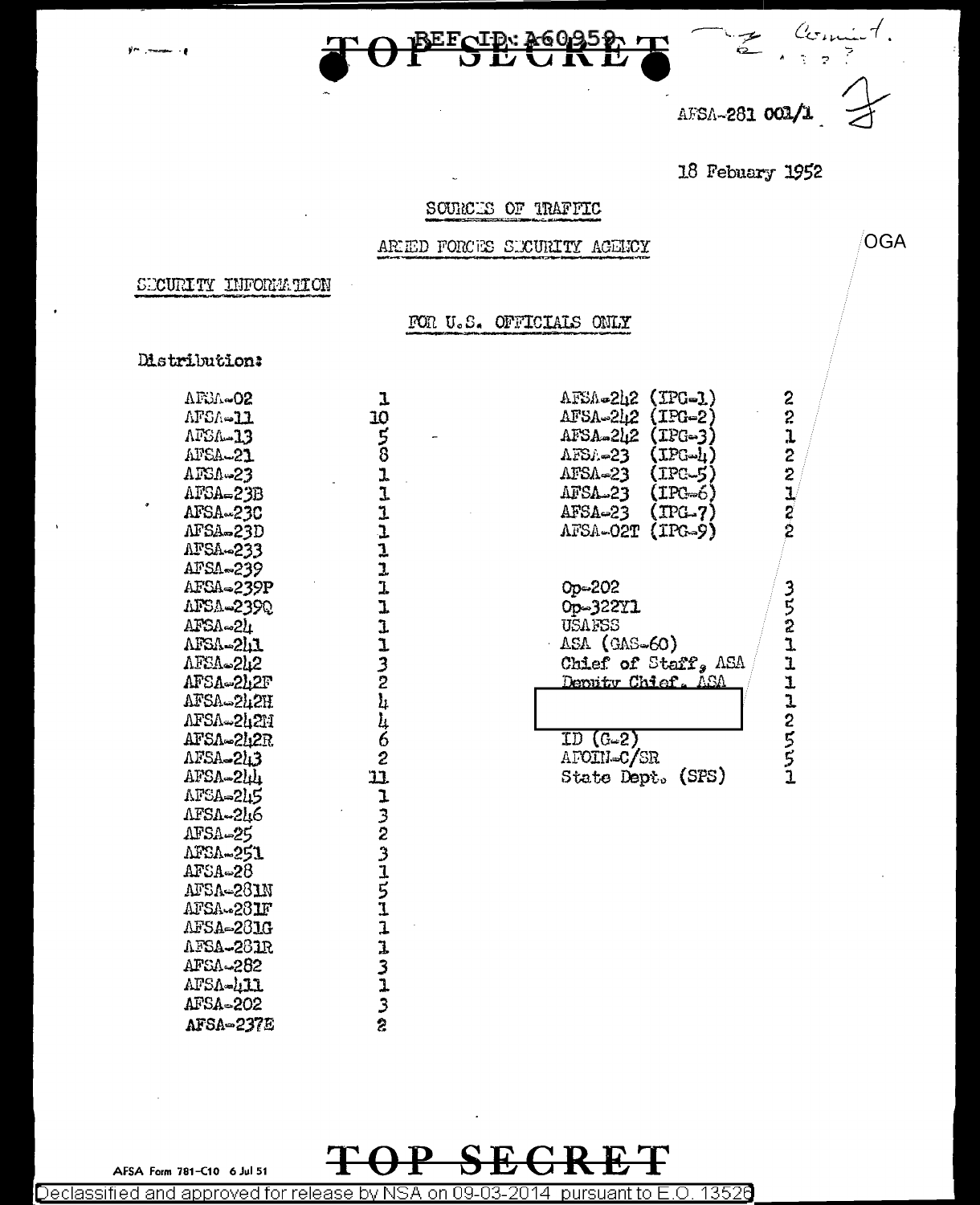

 $EO 3.3(h)(2)$ **PL 86-36/50 USC 3605** 

18 Febuary 1952

**17SA-283** 

FOR U. S. OFFICIAIS OHLY

UNITED STATES SOURCES  $(1 - 89)$ 

USN-2 Two Rock Hanch Station, Petaluma, Calif. (8602 AAU) **USM-3** USN-h Asmara, Eritrea (860h AAU) **USH-5** Helemano, Oahu, T. H. (8605 AAU) USIL-6 Herzo Base Germany (8605 AAU) Det. A, Herzo Base, Germany (8606 AAU) (D/F only) USN-6A USIL-6B Det. B, Bremen, Germany (8606 AAU) (D/F only) USM. 6C Det.  $C_f$  Berlin, Germany (8606 AAU) (D/F only) USM-7 Fairbank, Alaska (8607 AAU) Scheyern, Germany (8608 AAU)<br>Det. A, Scheyern, Germany (8608 AAU) (D/F only)<br>Det. B, Passau, Germany (8608AAU) (D/F only)  $USM-8$ USI-8A USN-8R Det.  $E_s$  Wells, Austria (8608 AAU)<br>Det.  $F_s$  Trieste (8608 AAU) USI-I-8E USIL-8F USM-9 Clark Stotsenberg, Luzon, P. I. (8609 AAU) USN-10 Naval Security Station. Washington, D. C. **USN-12** Port Lyautey, French Morecco  $USI1 - 11 - 1$ Pacific Fleet (Det. afloat) USN-14.2 Pacific <sup>F</sup>leet (Det. afloat) Pacific Fleet (Det. afloat)  $USII = 11<sub>10</sub>3$ USN-15 Imperial Beach, California  $USN-16$ Bainbridge Island (Port Blakely), Washington  $(D/F)$ **USN-17**  $Recife_* Exail (CU-33)$  $USN - 18$ Dupont, S. C. <u>npileST</u> Skaggs Island, Sonoma, California (Research) **USN-22** Cheltenham, Haryland (Research) USM-23 Toro Point, Canal Zone (D/F only) (CU-36)  $USN-2h$ St. Paul, Minn. (Research) USN=28 USN-29 Yokosuka, Japan (Advance Exploitation Unit) USN-30 326th Comm. Recon. Co., Ssangmun-ni, Korea USI's 30B D/F unit of 326th Comm. Recon. Co., Tosawri, Korea  $D/F$  unit of 326th Comm. Recon. Co., Tuksom (Tukto), Korea USI-1-300 D/F unit of 326th Comm. Becon. Co., Paengyong-do, Korea  $USL - 3OD$ 

<del>OP SECR</del>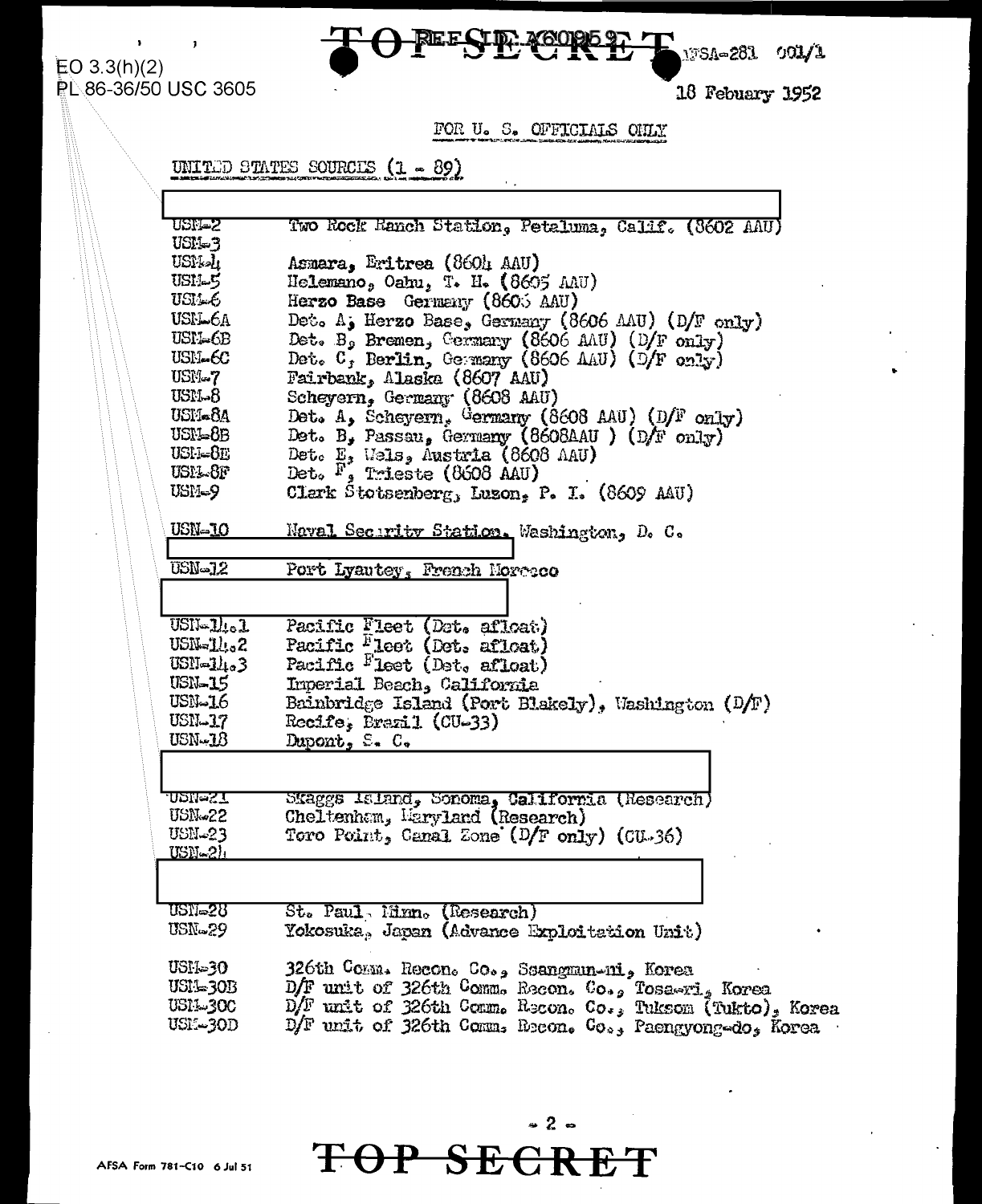

 $AFSA = 31 001/1$ 

18 Febuary 1952

#### FOR U. S. OFFICIALS ONLY

UNITED STATES SOURCES (1 - 89) Cont'd

EO 3.3(h)(2)<br>PL 86-36/50 USC 3605

| USN-31<br>USM-31A<br>USM-31B<br>USM-32<br>USIL 32A<br>USN-32B<br>USA-33 | 331st Comm. Recon. Co., Giessen, Germany<br>Det. A, $D/F$ unit of 331st Comm. Recon. Co., Hammelburg, Germany<br>Det. B, D/F unit of 331st $C_{\text{comm}}$ . Recon. $C_{\text{O}_{\text{e}}},$ Kassel, Germany<br>332nd Comm. Recon. Co., Helbronn, Germany<br>Det. $A_3$ D/F unit of 332nd Corm. Recon. Co., Hemmingen, Germany Det. B, D/F unit of 332nd Comm. Recon. Co., Ansbach, Germany<br>$\text{H}_{\text{Qe}}$ 2nd Radio Squadron Mobile, Darmstadt, Germany . |
|-------------------------------------------------------------------------|---------------------------------------------------------------------------------------------------------------------------------------------------------------------------------------------------------------------------------------------------------------------------------------------------------------------------------------------------------------------------------------------------------------------------------------------------------------------------|
| <b>USA-33D</b><br>USA-33F                                               | Det. 24, 2nd Radio Squadron Nobile, Templehof, Berlin, Germany<br>Det. 16, 136th Comm. Security Squadron, Ankara, Turkey                                                                                                                                                                                                                                                                                                                                                  |
|                                                                         |                                                                                                                                                                                                                                                                                                                                                                                                                                                                           |
| USA-34A<br>$USA \rightarrow B$<br>$USA = 3\mu C$                        | Det. 31, 3rd Radio Squadron Nobile, Adak, Alaska<br>Det. 32, 3rd Radio Squadron Mobile, Nome, Alsaka<br>Det. 33. 3rd Radio Squadron Hobile, Naknek, Alaska                                                                                                                                                                                                                                                                                                                |
| USI-1-35<br>USM-35A<br>USH-35C<br>USLI <b>-36</b>                       | 330th Comm. Recon. Co., Hadumo-dong, Korea<br>D/F unit of 330th Comm. Recon. Co., Kansong-ni, Korea<br>D/F unit of 330th Comm. Recon. Co., Hongchon, Korea<br>$D/F$ unit of 330th Comm. Recon. Co., Yanggu, Korea<br>327th Comm. Recon. Co., Naha, Okinawa, Ryukyu Islands                                                                                                                                                                                                |
|                                                                         |                                                                                                                                                                                                                                                                                                                                                                                                                                                                           |
| USN-39.1<br>USN-40<br>USN-41<br>USN-42                                  | Det. of USN-39, Chitose, Japan                                                                                                                                                                                                                                                                                                                                                                                                                                            |
| $USI_4J_2.1$<br>USN-43.2                                                | Sixth Fleet (Det. afloat) $(U \rightarrow 3)$<br>Sixth Fleet (Det. afloat) $(CU-3L)$                                                                                                                                                                                                                                                                                                                                                                                      |
| USFI-44                                                                 | Special ASA Site Survey Units                                                                                                                                                                                                                                                                                                                                                                                                                                             |
| USA-45                                                                  |                                                                                                                                                                                                                                                                                                                                                                                                                                                                           |
| USI:-16                                                                 |                                                                                                                                                                                                                                                                                                                                                                                                                                                                           |

USH-40

 $\frac{10}{10}$ 

# TOP SECRET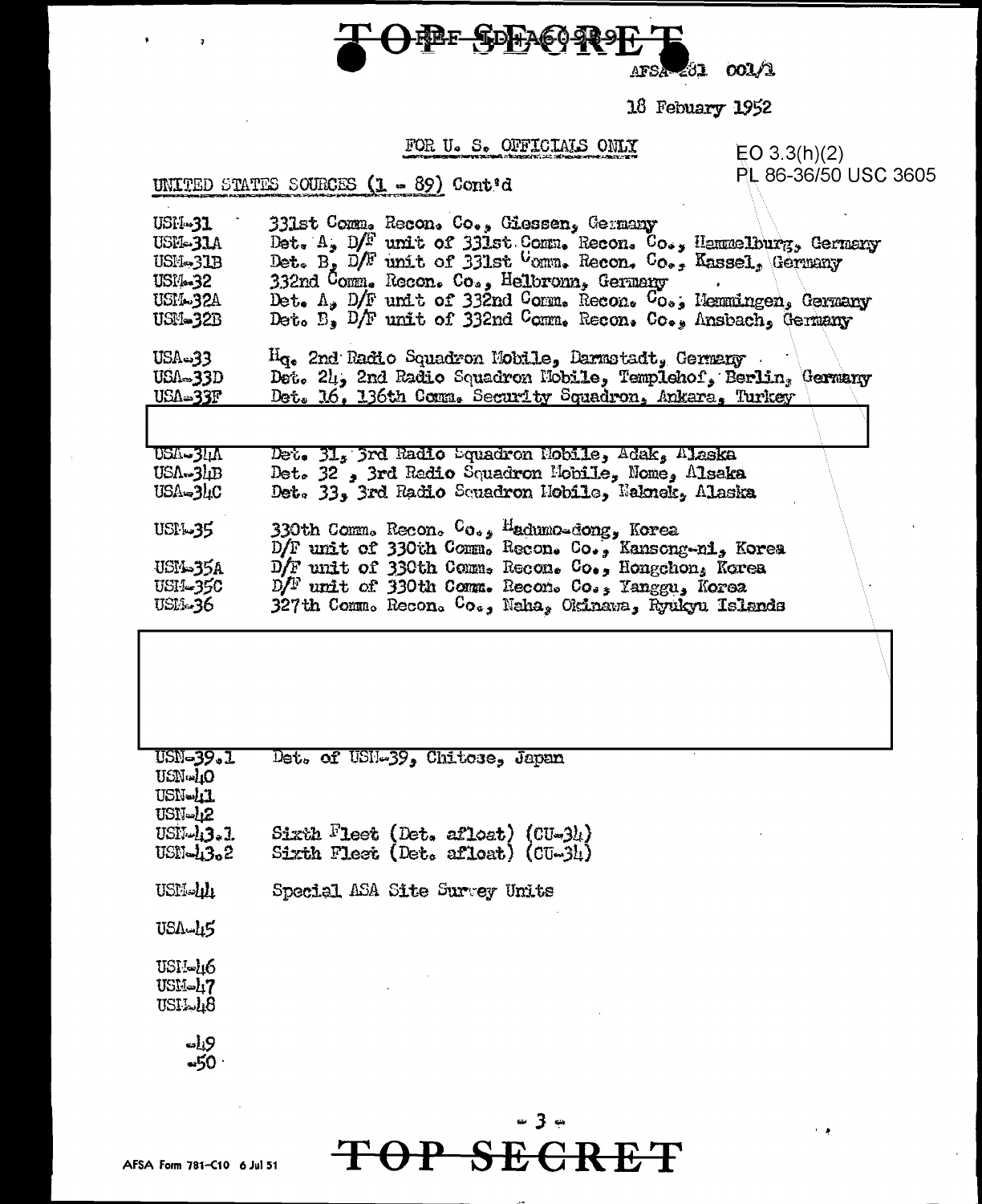

18 Febuary 1952

 $EO(3.3(h)(2)$ 

PL 86-36/50 USC 3605

FOR U. S. OFFICIALS ONLY

UNITED STATES SOURCES (1-89) Cont'd

| <b>DEAL=52</b><br>USA-52A<br>USA-52B<br><b>USA-53</b><br>$USA - 5L$<br>USA=54A<br>USA-55<br>USA-56<br><b>USA-57</b><br>USA-58<br><b>USA-59</b> | ng. Ikun maano bquaaron momile, Landsberg, Germany<br>Det. 121, 12th RSH, Linz-Horsching, Austria<br>Hq. hlst Radio Squadron, Hobile, Bremerhaven, Germany<br>Hq. 15th Radio Squadron Nobile, Ashiya, Japan<br>Det. 151, 15 Radio Squadron Mobile, Secul, Korea<br>Reserved for USAFSS Movile Radio Squadrons<br>ŧ.<br>13<br>$\boldsymbol{\Pi}$<br>11<br>$\mathbf{H}$<br>$\mathbf{H}$<br>m<br>Ħ. | Y.<br>11<br>$\Pi$<br>$\mathbf{u}$ | 81.<br>n<br>Ħ.<br>$\sim 0.1$ | u<br>8<br>Ħ<br>钍. | 17<br>W.<br>u<br>臂 | Det. 122, 12th Radio Squadron Nobile Munich/Schleissheim, Germany |  |
|------------------------------------------------------------------------------------------------------------------------------------------------|--------------------------------------------------------------------------------------------------------------------------------------------------------------------------------------------------------------------------------------------------------------------------------------------------------------------------------------------------------------------------------------------------|-----------------------------------|------------------------------|-------------------|--------------------|-------------------------------------------------------------------|--|
| <b>TYMBE SA</b>                                                                                                                                |                                                                                                                                                                                                                                                                                                                                                                                                  |                                   |                              |                   |                    |                                                                   |  |
| -ත්ර                                                                                                                                           | <b>Miscellaneous</b>                                                                                                                                                                                                                                                                                                                                                                             |                                   |                              |                   |                    |                                                                   |  |
| <b>UDIT®UL</b><br>.83<br>USEL-85<br>USI:1=36                                                                                                   | <u>uwig antupeen pumanni</u><br>Hq. ASA Pacific Tokyo, Japan (8621 AAU)                                                                                                                                                                                                                                                                                                                          |                                   |                              |                   |                    |                                                                   |  |

 $\begin{array}{c} \mathbf{a} \mathbf{b} \mathbf{c} \end{array} \begin{array}{c} \mathbf{b} \mathbf{c} \end{array}$ 

TOP SECRET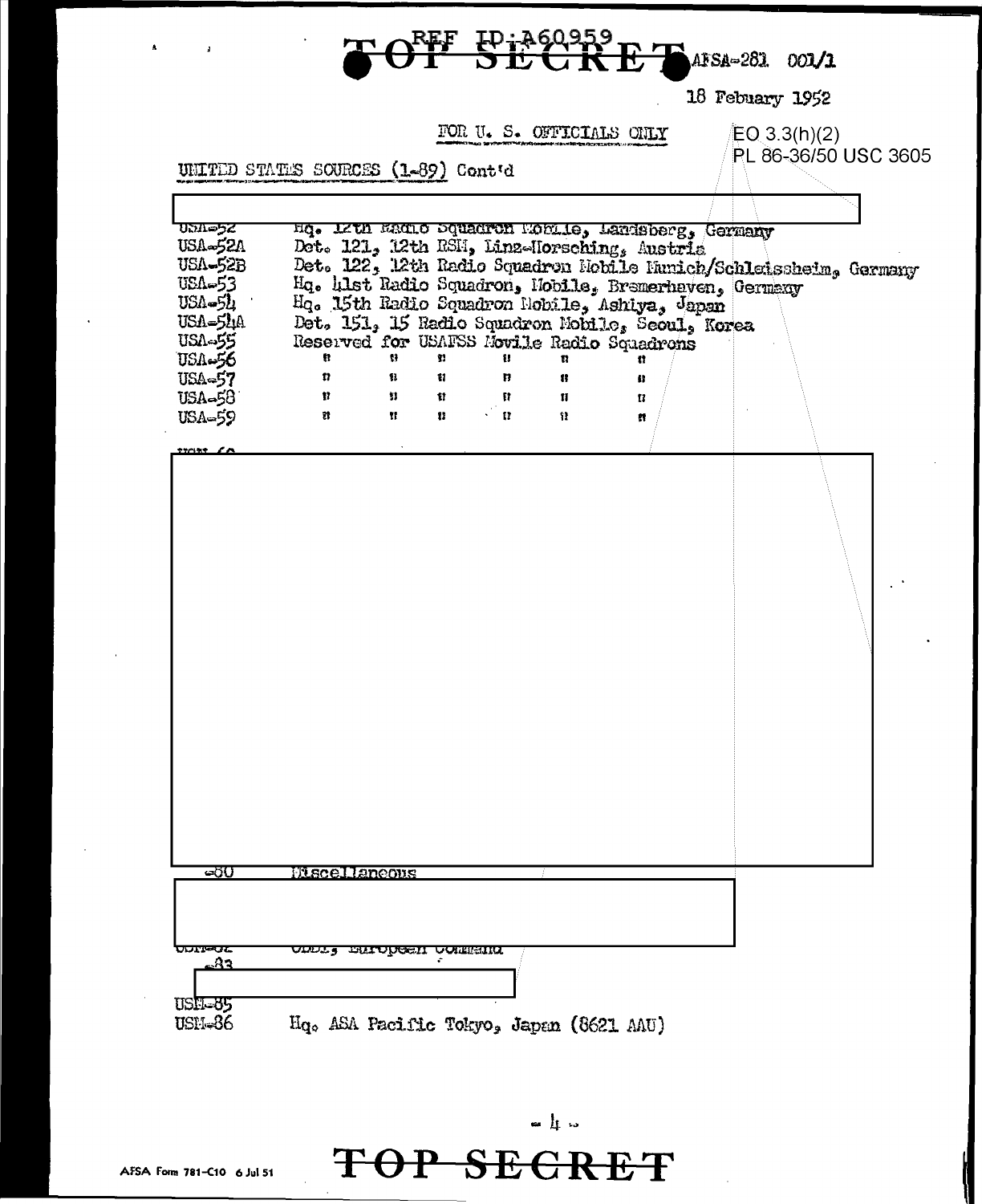

 $\sum$  AFSA-281 001/1

18 February 1952 EO 3.3(h)(2)<br>PL 86-36/50 USC 3605

FOR U. S. OFFICIALS ONLY

**ERITISH EMPIRE SOURCES (90-99)** 

 $\epsilon$ 

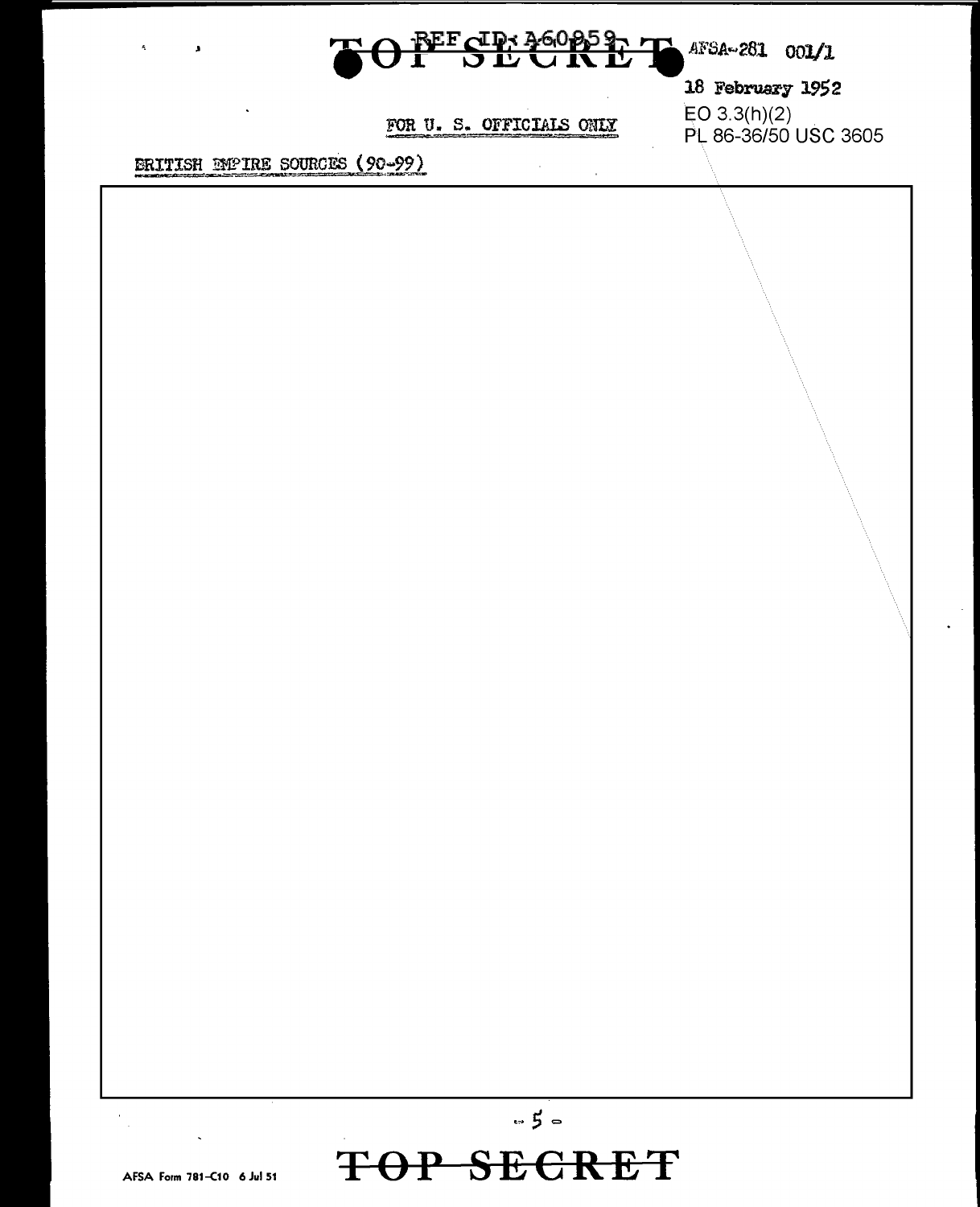

AFSA-281 001/3

18 February 1952

FOR U. S. OFFICIALS ONLY

BRITISH EMPIRE SOURCES (90-99) Cont'd

 $EO 3.3(h)(2)$ PL 86-36/50 USC 3605

Reserved for CSA  $(l_101 - l_199)$ 

USN-415 Amagensett, L. I., N. Y. (D/F)

Reserved for AFSS (501 - 599)

**USA-503** 8th Radio Squadron Mobile, Brooks AFB, Texas (Training)

 $\approx 6 \approx$ 

## OP SEGRET